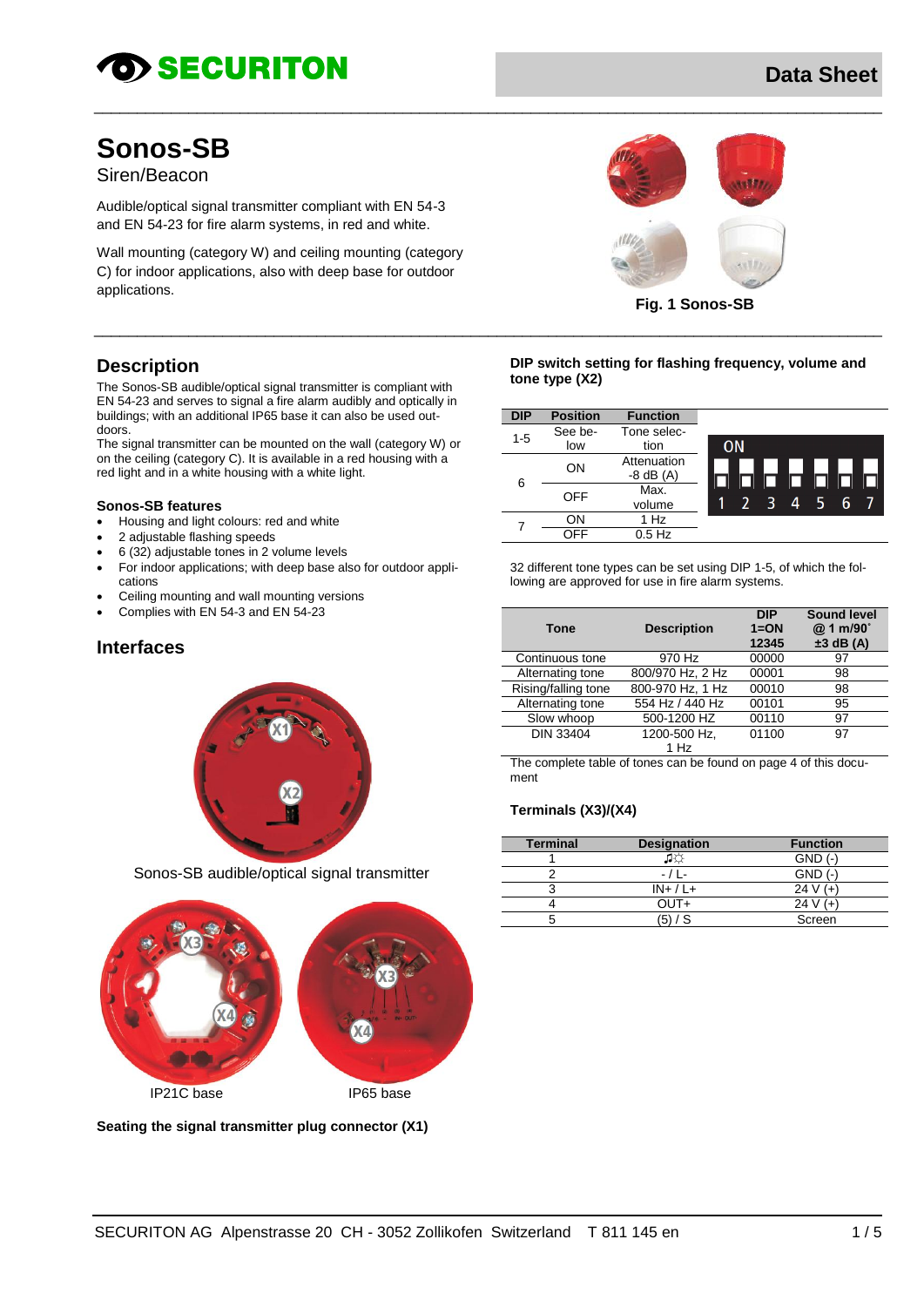# **Planning**

Planning is to be carried out in accordance with the applicable standards and directives. The Sonos-SB is connected either via an addressable loop module or a unit of the control panel. The audible and optical features can only be actuated simultaneously – they cannot be actuated separately from each other. Power can be supplied from the control panel or an external energy supply source. When it is operated on an addressable loop module, it is imperative that an external power supply is used. For each output, up to 51 (0.5 Hz) or 28 (1 Hz) Sonos-SB units can be planned, whereby the maximum line length must be taken into consideration.

Measurement value table in dB (A) at maximum volume, 1 m from point of reference compliant with EN 54-3, with DIN tone.

| Trans-<br>mission | <b>Power</b><br>supply | $15^\circ$ | $45^\circ$ | $75^\circ$ | $105^\circ$ | $135^\circ$ | $165^\circ$ |
|-------------------|------------------------|------------|------------|------------|-------------|-------------|-------------|
| Horizontal        | 17 <sub>V</sub>        | 85         | 83         | 90         | 90          | 83          | 85          |
|                   | 60 V                   | 89         | 86         | 93         | 93          | 86          | 89          |
|                   | 17 <sub>V</sub>        | 85         | 83         | 90         | 90          | 83          | 85          |
| Vertical          | 60 V                   | 89         | 86         | 93         | 93          | 86          | 89          |

When planning the number of signal transmitters, the relevant category (mounting location) and the light colour must be taken into account. The following space coverages can be achieved in accordance with EN 54-23 by means of different variants:

| Category    | Light<br>colour | <b>Specification</b>         | Space coverage   |                      |
|-------------|-----------------|------------------------------|------------------|----------------------|
| W (wall)    | Red             | $W-2.4-7.5$ <sup>1)</sup>    | 56 $m2$          | 135 $m3$             |
| W (wall)    | White           | $W-3.1 - 11.3$ <sup>1)</sup> | 127 $m2$         | 395 $m3$             |
| C (ceiling) | Red             | $C-3-8.9^{2}$                | $62 \text{ m}^2$ | $186 \,\mathrm{m}^3$ |
|             |                 | $C-3-6.2^{3}$                | 38 $m2$          | 114 $m3$             |
| C (ceiling) | White           | $C-3-15^{2}$                 | 176 $m2$         | 530 $m3$             |
|             |                 | $C-3-10.6^{3}$               | 112 $m2$         | 337 $m3$             |

 $\frac{1}{2}$  W-x-y = maximum mounting height-width of a square space

<sup>2)</sup> C-x-y = maximum height-diameter of a cylindrical space<br><sup>3)</sup> C-x-y = converted from a cylindrical to a square surface

Example of number of required signal transmitters based on space size

| Space size (L x W)   | 5x5m | $10 \times 10 \text{ m}$ | $15 \times 15$ m |
|----------------------|------|--------------------------|------------------|
| Wall, red light      |      |                          |                  |
| Wall, white light    |      |                          |                  |
| Ceiling, red light   |      |                          |                  |
| Ceiling, white light |      |                          |                  |

#### **Planning: wall with red light**



#### **Planning: wall with white light**



#### **Planning: ceiling with red light**





#### **Planning: ceiling with white light**



## **Mounting / installation**

To remove the signal transmitter from the base, screw out the safety screw clockwise and remove.

Drill out the mounting holes and cable entry on the IP65 base at the indicated points. Drill mounting holes (see dimensioned drawing), insert cable, and screw the base onto the mounting surface. For the wall mounting, ensure that the marking on the base (see graphic) points downward at the centre so that the signal transmitter is correctly aligned. Connect the cable to the terminal block in the base (see wiring).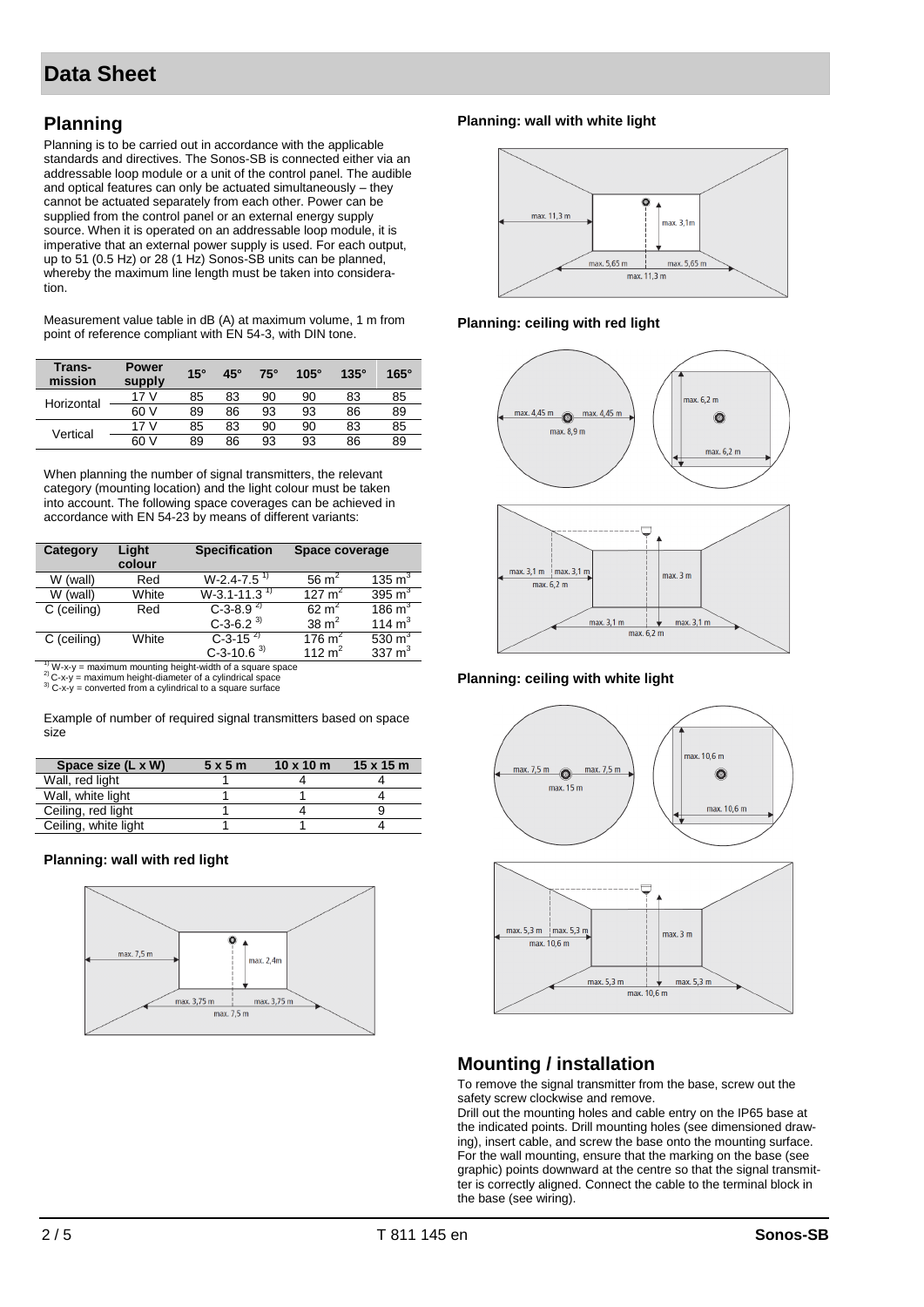# **Data Sheet**

**BX-IOM** 

 $X<sub>1</sub>$ 

Set the DIP switch and insert the signal transmitter into base so that the two long markings face each other. Next, rotate clockwise toward the short marking and fasten the safety screw.



### **Dimensioned drawing (mm)**

IP21C base











Signal transmitters

**Via B5-OM8 board (SecuriFire 3000), B6-EIO unit (SecuriFire 2000)**

**Via BX-IOM module**



#### **Connection**

Connection of monitored signal transmitters (primary lines) for cable type 2 x 2 x 0.8 mm.

| <b>Number of</b><br>signal trans-<br>mitters | $0.5$ Hz | <b>Maximum</b><br>line length <sup>1)</sup> (m)<br>$1$ Hz |          | <b>Total</b><br>power consump-<br>tion $^{2)}$ (A) |  |  |
|----------------------------------------------|----------|-----------------------------------------------------------|----------|----------------------------------------------------|--|--|
|                                              |          |                                                           | $0.5$ Hz | $1$ Hz                                             |  |  |
| 1                                            | 798      | 570                                                       | 0.050    | 0.070                                              |  |  |
| 2                                            | 532      | 347                                                       | 0.075    | 0.115                                              |  |  |
| 3                                            | 399      | 249                                                       | 0.100    | 0.160                                              |  |  |
| 4                                            | 319      | 195                                                       | 0.125    | 0.205                                              |  |  |
| 5                                            | 266      | 160                                                       | 0.150    | 0.250                                              |  |  |
| 6                                            | 228      | 135                                                       | 0.175    | 0.295                                              |  |  |
| 7                                            | 199      | 117                                                       | 0.200    | 0.340                                              |  |  |
| 8                                            | 177      | 104                                                       | 0.250    | 0.385                                              |  |  |
| 9                                            | 160      | 93                                                        | 0.300    | 0.430                                              |  |  |
| 10                                           | 145      | 84                                                        | 0.350    | 0.475                                              |  |  |
|                                              |          |                                                           |          |                                                    |  |  |

<sup>1)</sup> Including the line length to the external power supply  $P^2$  Including EOL resistor (680 Ohm)

**Sonos-SB** T 811 145 en, 25.07.2015 3/5

First edition: 25.07.2015 Bet The product specifications contained in this document are subject to change without prior notice. © Copyright by Securiton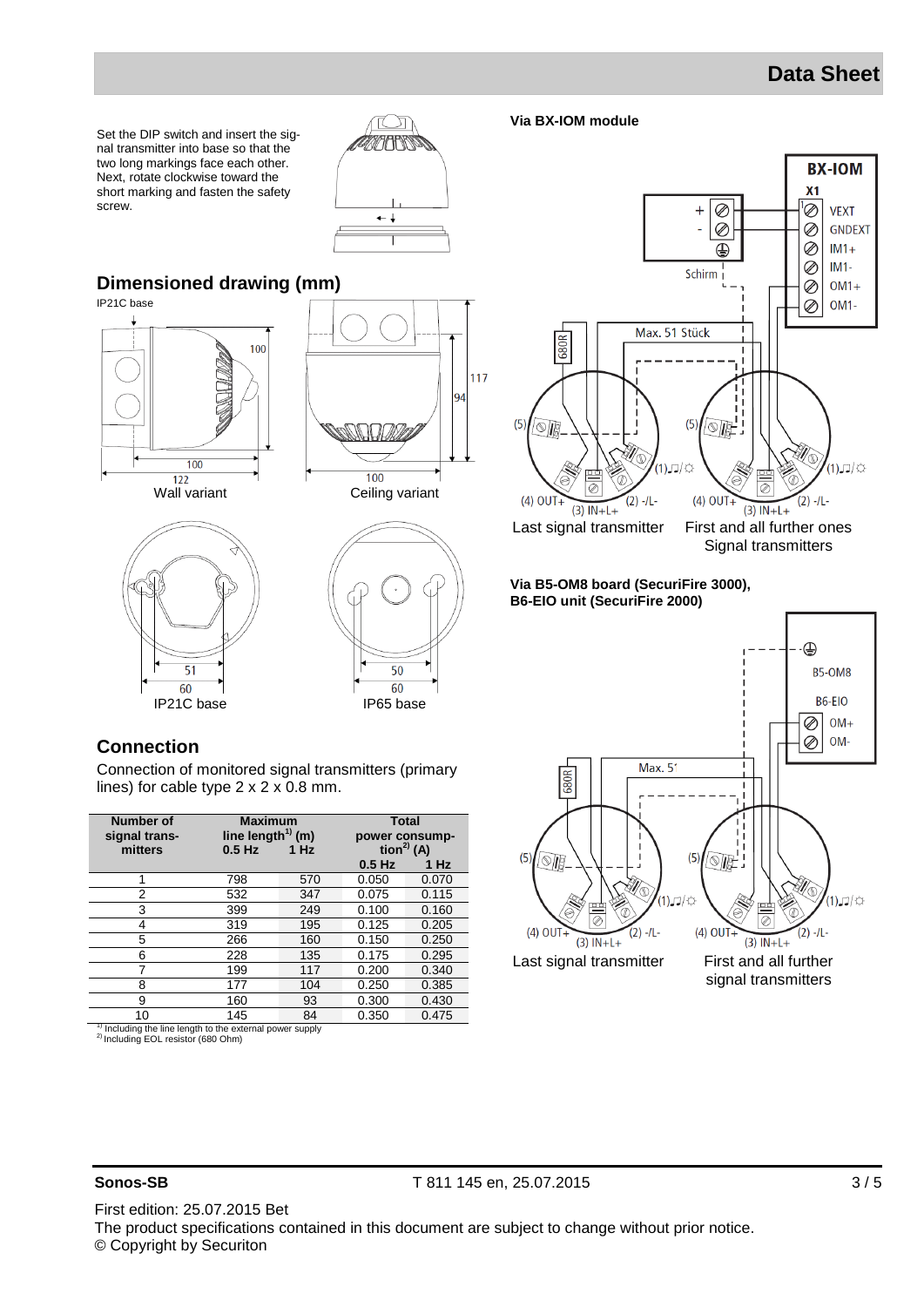# *SECURITON*

### **Table of tones**

| <b>Tone</b>                   | <b>Description</b>                                                 | $DIP, 1=ON$<br>12345 |
|-------------------------------|--------------------------------------------------------------------|----------------------|
|                               | 970 Hz                                                             | 00000                |
| runun                         | 800 Hz/970 Hz @ 2 Hz                                               | 00001                |
|                               | 800 Hz - 970 Hz @ 1 Hz                                             | 00010                |
|                               | 970 Hz 1s OFF/1s ON                                                | 00011                |
|                               | 970 Hz, 0.5s/630 Hz, 0.5s                                          | 00100                |
|                               | 554 Hz, 0.1s/440Hz, 0.4s (AFNOR NF S 32 001)                       | 00101                |
| $\Lambda$ $\Lambda$           | 500 - 1200 Hz, 3.5s/0.5s OFF (NEN 2575:2000 Dutch Slow<br>Whoop)   | 00110                |
|                               | 420 Hz 0.6s ON/0.6s OFF (Australia AS1670 Alert tone)              | 00111                |
| $\Lambda$ $\Lambda$ $\Lambda$ | 1000 - 2500 Hz, 0.5s/0.5s OFF x 3/1.5s OFF (AS1670)<br>Evacuation) | 01000                |
|                               | 550 Hz/440 Hz @ 0.5 Hz                                             | 01001                |
|                               | 970 Hz, 0.5s ON/0.5s OFF x 3/ 1.5s OFF (ISO 8201)                  | 01010                |
|                               | 2850 Hz, 0.5s ON/0.5s OFF x 3/1.5s OFF (ISO 8201)                  | 01011                |
|                               | 1200 Hz - 500 Hz @ 1 Hz (DIN 33 404)                               | 01100                |
|                               | 400 Hz                                                             | 01101                |
| ПП                            | 550 Hz, 0.7s/1000 Hz, 0.33s                                        | 01110                |
|                               | 1500 Hz - 2700 Hz @ 3 Hz                                           | 01111                |
|                               | 750 Hz                                                             | 10000                |
|                               | 2400 Hz                                                            | 10001                |
|                               | 660 Hz                                                             | 10010                |
|                               | 660 Hz 1.8s ON/1.8s OFF                                            | 10011                |
|                               | 660 Hz 0.15s ON/0.15s OFF                                          | 10100                |
|                               | 510 Hz, 0.25s/610 Hz, 0.25s                                        | 10101                |
|                               | 800/1000 Hz 0.5s each (1 Hz)                                       | 10110                |
|                               | 250 Hz - 1200 Hz @ 12 Hz                                           | 10111                |
|                               | 500 Hz - 1200 Hz @ 0.33 Hz                                         | 11000                |
|                               | 2400 Hz - 2900 Hz @ 9 Hz                                           | 11001                |
|                               | 2400 Hz - 2900 Hz @ 3 Hz                                           | 11010                |
|                               | 500 - 1200 Hz, 0.5s/0.5s OFF x 3/1.5s OFF (AS1670 Evacua-<br>tion) | 11011                |
|                               | 800 Hz - 970 Hz @ 9 Hz                                             | 11100                |
|                               | 800 Hz - 970 Hz @ 3 Hz                                             | 11101                |
|                               | 800 Hz, 0.25s ON/1s OFF                                            | 11110                |
|                               | 500 Hz - 1200 Hz, 3.75s/0.25s OFF (AS2220)                         | 11111                |

 $\_$  ,  $\_$  ,  $\_$  ,  $\_$  ,  $\_$  ,  $\_$  ,  $\_$  ,  $\_$  ,  $\_$  ,  $\_$  ,  $\_$  ,  $\_$  ,  $\_$  ,  $\_$  ,  $\_$  ,  $\_$  ,  $\_$  ,  $\_$  ,  $\_$  ,  $\_$  ,  $\_$  ,  $\_$  ,  $\_$  ,  $\_$  ,  $\_$  ,  $\_$  ,  $\_$  ,  $\_$  ,  $\_$  ,  $\_$  ,  $\_$  ,  $\_$  ,  $\_$  ,  $\_$  ,  $\_$  ,  $\_$  ,  $\_$  ,